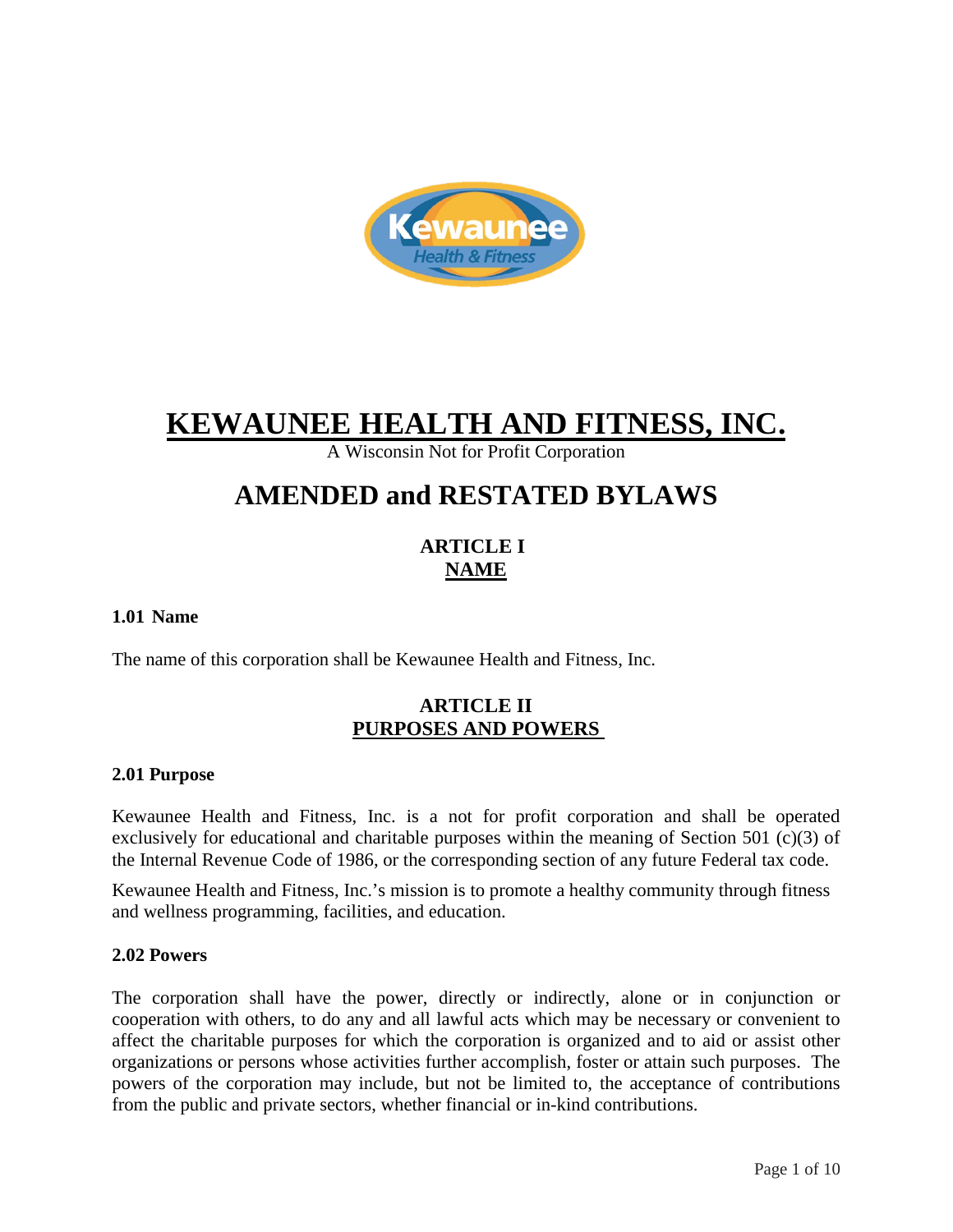### **2.03 Nonprofit Status and Exempt Activities Limitation.**

**(a)** Nonprofit Legal Status**.** The corporation is a Wisconsin not for profit corporation, recognized as tax exempt under Section 501(c)(3) of the United States Internal Revenue Code.

**(b)** Exempt Activities Limitation**.** Notwithstanding any other provision of these Bylaws, no director, officer, employee, member or representative of this corporation shall take any action or carry on any activity by or on behalf of the corporation not permitted to be taken or carried on by an organization exempt under Section 501(c)(3) of the Internal Revenue Code as it now exists or may be amended, or by any organization contributions to which are deductible under Section  $170(c)(2)$  of such Code and Regulations as it now exists or may be amended. No part of the net earnings of the corporation shall inure to the benefit or be distributable to any director, officer, member, or other private person, except that the corporation shall be authorized and empowered to pay reasonable compensation for services rendered and to make payments and distributions in furtherance of the purposes set forth in the Articles of Incorporation and these Bylaws.

**(c)** Distribution Upon Dissolution**.** Upon termination or dissolution of the corporation, any assets lawfully available for distribution shall be distributed to one (1) or more qualifying organizations described in Section 501(c)(3) of the 1986 Internal Revenue Code (or described in any corresponding provision of any successor statute) which organization or organizations have a charitable purpose which, at least generally, includes a purpose similar to the terminating or dissolving corporation.

The organization to receive the assets of the corporation hereunder shall be selected in the discretion of a majority of the managing body of the corporation, and if its members cannot so agree, then the recipient organization shall be selected pursuant to the majority vote of all members then in good standing of the corporation.

### **ARTICLE III MEMBERSHIP**

### **3.01 No Membership Classes**

The corporation shall have no members who have any right, title or interest in or to the corporation, its properties and franchises. However each person who has fully-paid such periodic dues are established from time to time by the Board of Directors of this corporation shall have one vote upon any matter brought before the members either upon the majority vote of the Board of Directors or as otherwise required by statute.

### **3.02 Non-Voting Affiliates**

The board of directors may approve classes of non-voting affiliates with rights, privileges, and obligations established by the board. Affiliates may be individuals, businesses, and other organizations that seek to support the mission of the corporation. The board, a designated committee of the board, or any duly elected officer in accordance with board policy, shall have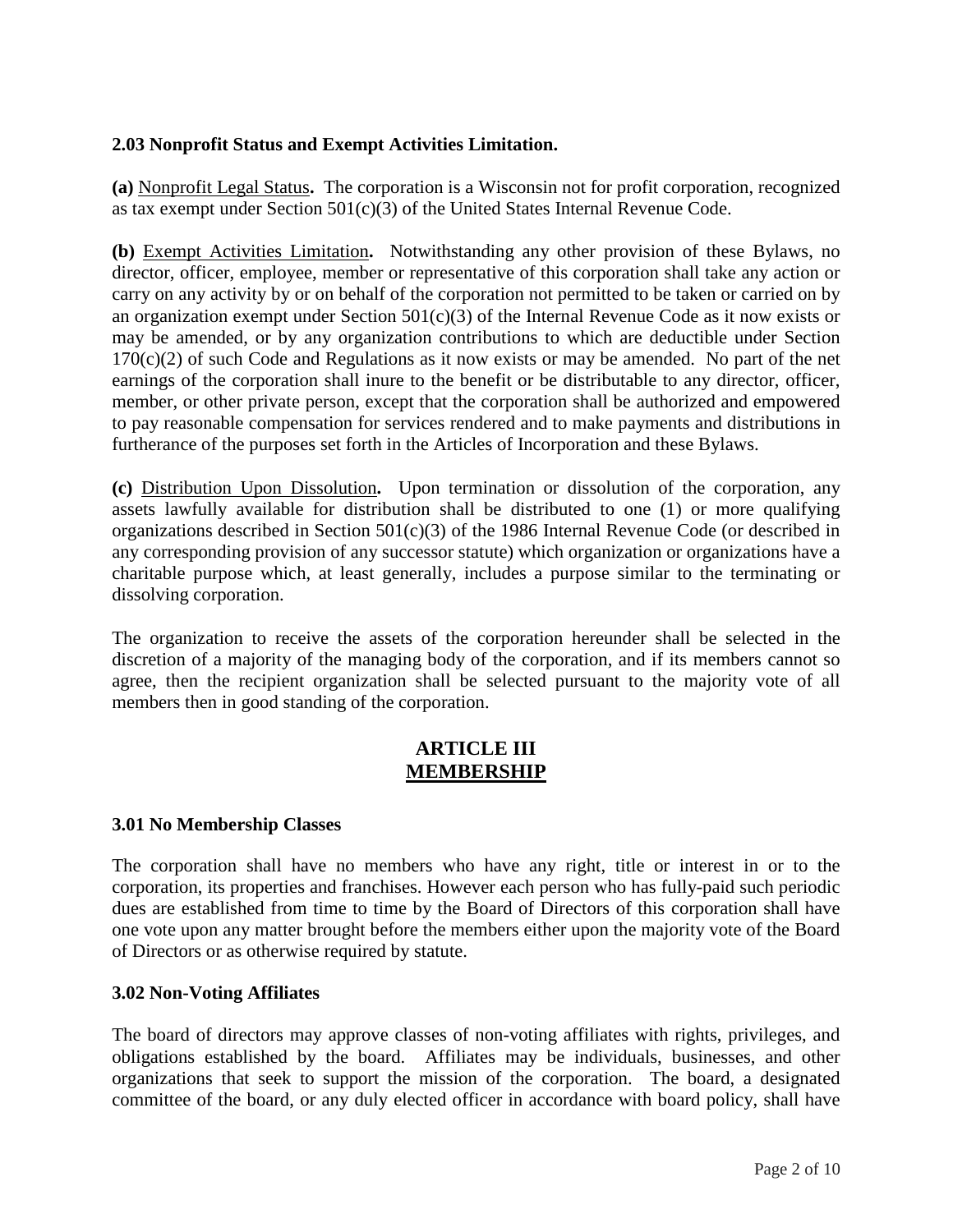authority to admit any individual or organization as an affiliate, to recognize representatives of affiliates, and to make determinations as to affiliates' rights, privileges, and obligations. At no time shall affiliate information be shared with or sold to other organizations or groups without the affiliate's consent. At the discretion of the board of directors, affiliates may be given endorsement, recognition and media coverage at fundraising activities, clinics, other events or at the corporation website. Affiliates have no voting rights, and are not members of the corporation.

#### **3.03 Dues**

The dues for voting members and affiliates shall be determined from time to time but not less than annually by the Board of Directors.

# **ARTICLE IV BOARD OF DIRECTORS**

#### **4.01 Number of Directors**

The corporation shall have a board of directors consisting of at least three and no more than fifteen directors. Within these limits, the board may increase or decrease the number of directors serving on the board, including for the purpose of staggering the terms of directors.

#### **4.02 Powers**

All corporate powers shall be exercised by or under the authority of the board and the affairs of the corporation shall be managed under the direction of the board, except as otherwise provided by law.

#### **4.03 Terms**

**(a)** All directors shall be elected by the voting members to serve a term of not less than one year and not more than three years, however the term may be extended until a successor has been elected.

**(b)** At the discretion of the Board of Directors, the terms of the Directors may be staggered so that an approximately even number of directors will end their terms in any given year.

**(c)** Directors may serve no more than six consecutive years before retirement. A director who has retired to this provision may be selected as an honorary or emeritus director but shall have no vote and shall be excluded from any executive or closed session.

**(d)** The term of office shall be considered to begin January 1 and end December 31 of the year noted in the ballot provided to the voting members at the time of her or his election, unless the term is extended until such time as a successor has been elected.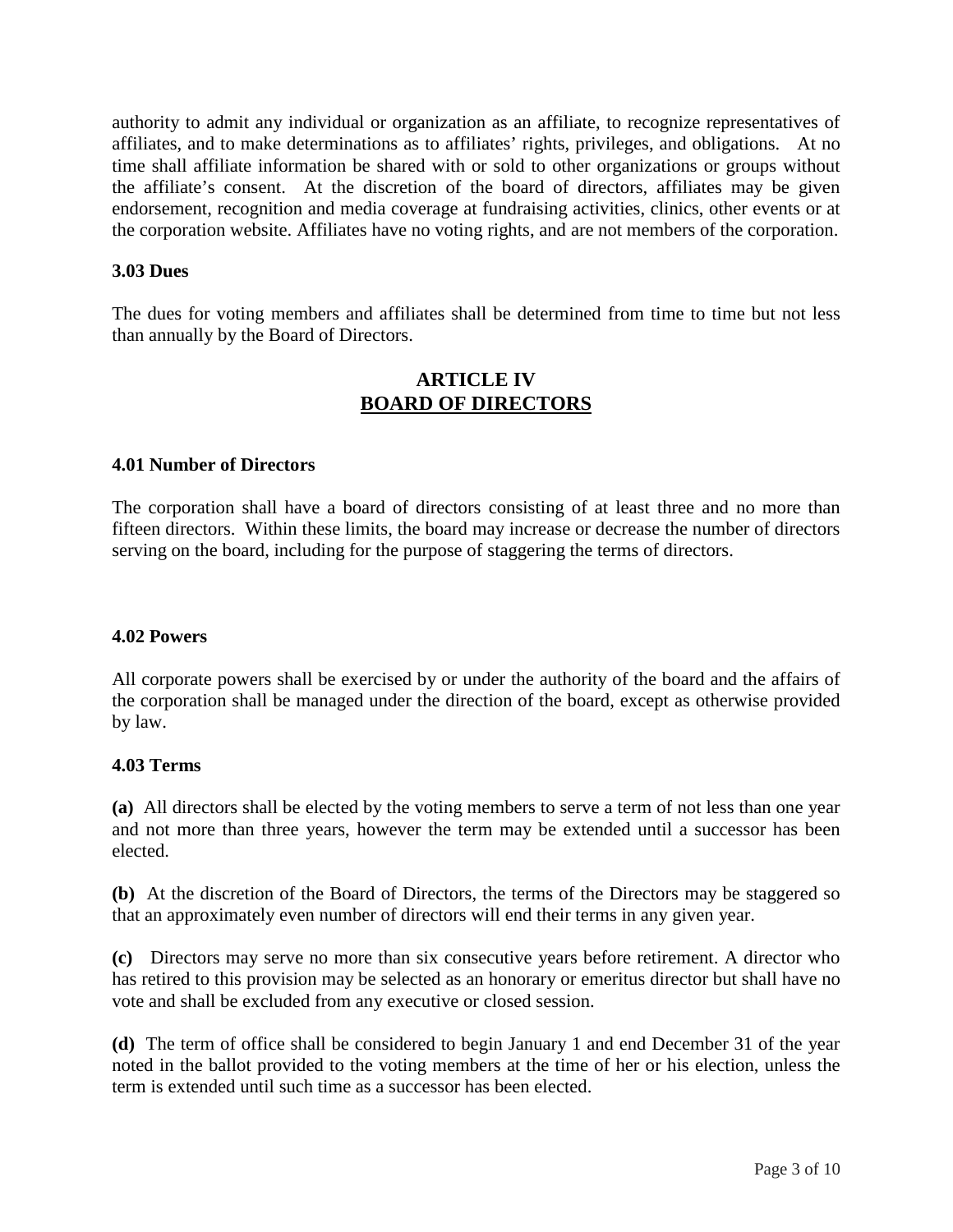### **4.04 Qualifications and Election of Directors**

In order to be eligible to serve as a director on the board of directors, the individual must be 21 years of age and a voting member of the corporation. If at any time while serving as a director a director's membership shall lapse then he or she shall immediately cease to be a director and his or her position shall be declared vacant. In the event of a vacancy, either through death, resignation, loss of eligibility, expansion of the board of directors or otherwise, the vacancy may be filled by the majority vote of the existing board of directors. Any director so elected shall serve until December 31 of the year elected at which time the position shall be voted upon by the voting members. The election of directors to replace those who will have fulfilled their term of office shall take place in December of each year.

### **4.05 Removal of Directors**

A director may be removed by two-thirds (⅔) vote of the board of directors then in office, if the director is absent and unexcused from four or more meetings of the board of directors in a twelve month period. The board president is empowered to excuse directors from attendance for a reason deemed adequate by the board president. The president shall not have the power to excuse him/herself from the board meeting attendance and in that case, the secretary shall excuse the president.

### **4.06 Board of Directors Meetings.**

**(a)** Regular Meetings. The board of directors shall have a minimum of six (6) and a maximum of twelve (12, not more than one per calendar month) regular meetings each calendar year at times and places fixed by the board. Special meetings of the board of directors shall be held upon four (4) days notice by first-class mail, electronic mail, personal delivery or facsimile transmission provided by the board president. Notice of a special meeting shall specify the place, day, and hour of meeting as well as the purpose of the meeting.

**(b)** Waiver of Notice. Any director may waive notice of any meeting in accordance with Wisconsin law.

### **4.07 Manner of Acting**.

**(a)** Quorum. A majority of the directors in office immediately before a meeting shall constitute a quorum for the transaction of business at that meeting of the board. No business shall be considered by the board at any meeting at which a quorum is not present.

**(b)** Majority Vote.Except as otherwise required by law or by the articles of incorporation, the act of the majority of the directors present at a meeting at which a quorum is present shall be the act of the board.

**(c)** Participation.Except as required otherwise by law, the Articles of Incorporation, or these Bylaws, directors may participate in a regular or special meeting through the use of any means of communication by which all directors participating may simultaneously hear each other during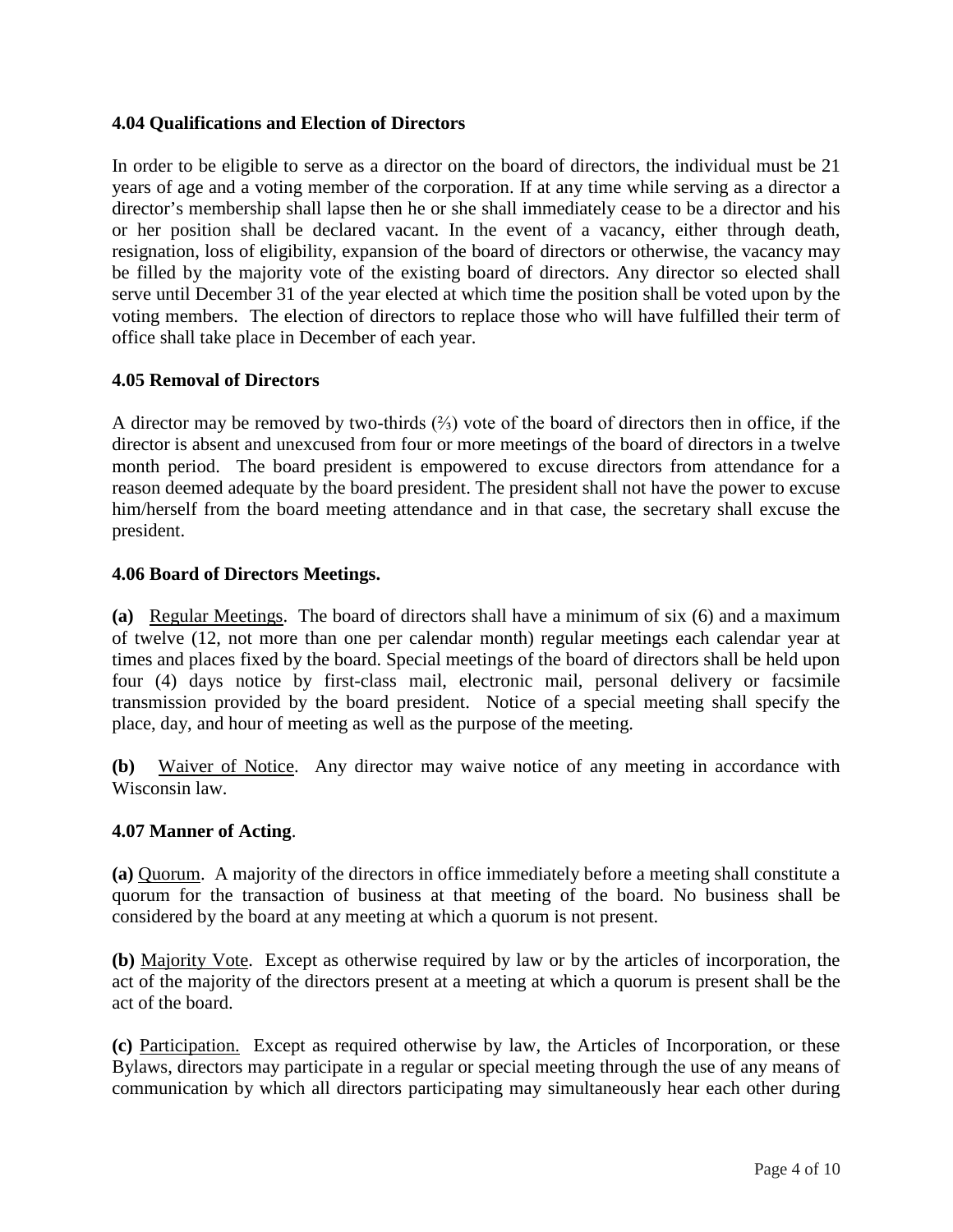the meeting, including in person, internet video meeting or by telephonic conference call.

#### **4.08 Compensation for Board Service**

Directors shall receive no compensation for carrying out their duties as directors. The board may adopt policies providing for reasonable reimbursement of directors for expenses incurred in conjunction with carrying out board responsibilities.

# **ARTICLE V COMMITTEES**

#### **5.01 Committees**

The board of directors may designate one or more committees, each consisting of two or more directors, to serve at the pleasure of the board. Any committee, to the extent provided in the resolution of the board, shall have all the authority of the board, except that no committee, regardless of board resolution, may:

**(a)** take any final action on matters which also requires board members' approval or approval of a majority of all voting members;

**(b)** fill vacancies on the board of directors or in any committee which has the authority of the board;

**(c)** amend or repeal Bylaws or adopt new Bylaws;

**(d)** amend or repeal any resolution of the board of directors which by its express terms is not so amendable or repealable;

**(e)** appoint any other committees of the board of directors or the members of these committees;

**(f)** expend corporate funds to support a nominee for director; or

**(g)** approve any transaction;

(i) to which the corporation is a party and one or more directors have a material financial interest; or

(ii) between the corporation and one or more of its directors or between the corporation or any person in which one or more of its directors have a material financial interest.

### **5.2 Meetings and Action of Committees**

Meetings and action of the committees shall be governed by and held and taken in accordance with, the provisions of Article IV of these Bylaws concerning meetings of the directors, with such changes in the context of those Bylaws as are necessary to substitute the committee and its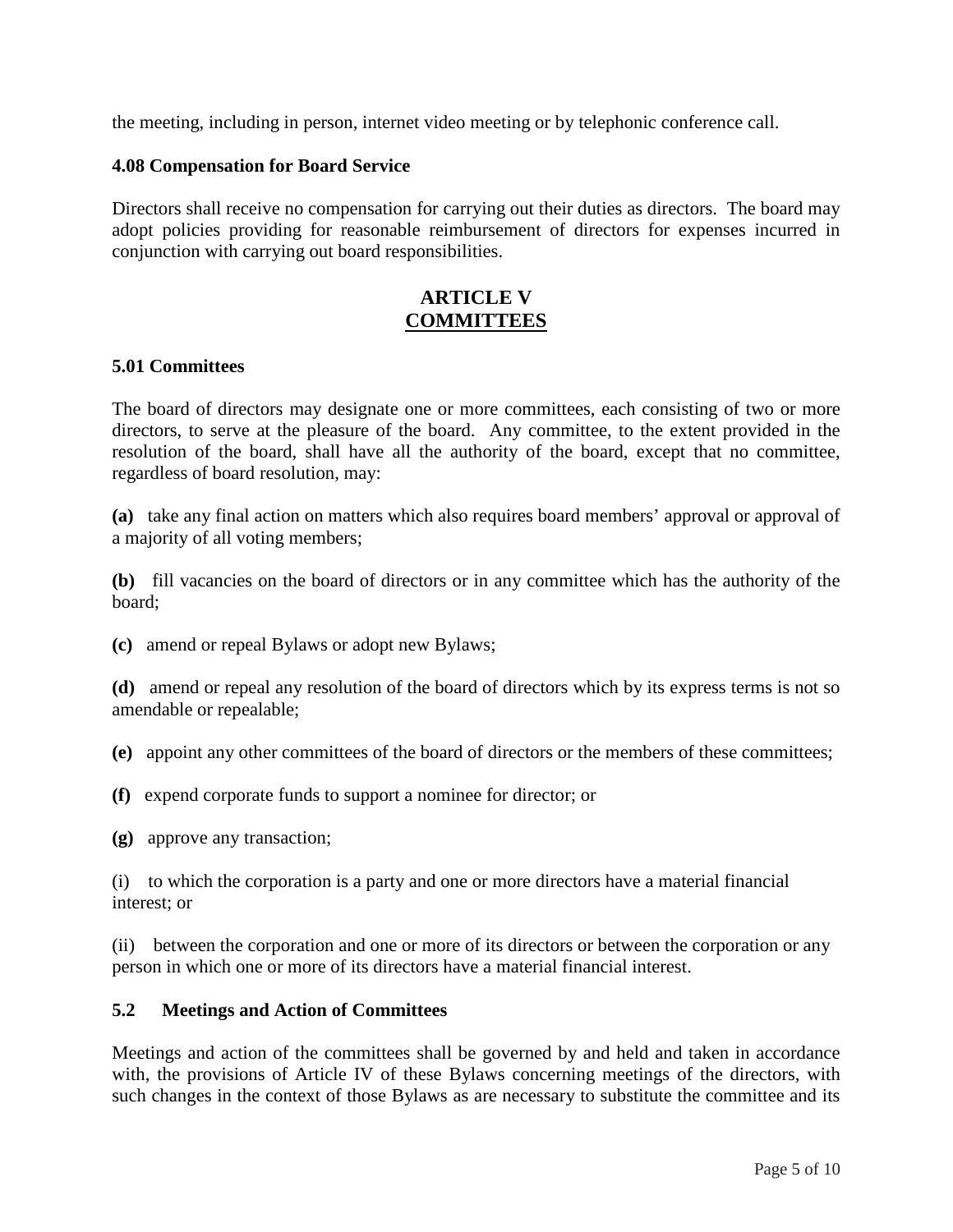members for the board of directors and its members, except that the time for regular meetings of committees may be determined either by resolution of the board of directors or by resolution of the committee. Special meetings of the committee may also be called by resolution of the board of directors. Notice of special meetings of committees shall also be given to any and all directors who shall have the right to attend all meetings of the committee. Minutes shall be kept of each meeting of any committee and shall be filed with the corporate records. The board of directors may adopt rules for the governing of the committee not inconsistent with the provision of these Bylaws.

### **5.3 Informal Action By The Board of Directors**

Any action required or permitted to be taken by the board of directors at a meeting may be taken without a meeting if consent in writing, setting forth the action so taken, shall be agreed by a majority of the directors then in office. For purposes of this section an e-mail transmission from an e-mail address on record constitutes a valid writing. The intent of this provision is to allow the board of directors to use email to approve actions, as long as a majority of board members gives consent provided that all directors be given notice, by electronic mail or otherwise, of the action suggested or proposed.

# **ARTICLE VI OFFICERS**

### **6.01 Board Officers**

The officers of the corporation shall be a president, secretary and treasurer, all of whom shall be chosen by, and serve at the pleasure of, the board of directors. Each officer shall have the authority and shall perform the duties set forth in these Bylaws or by resolution of the board or by direction of an officer authorized by the board to prescribe the duties and authority of other officers. The board may also appoint such other officers as it deems expedient for the proper conduct of the business of the corporation**,** each of whom shall have such authority and shall perform such duties as the board of directors may determine.

### **6.02 Term of Office**

Except as provided in 6.03, below, each officer shall serve a one-year term of office and may not serve more than six (6) consecutive terms of office. Each board officer's term of office shall begin upon the adjournment of the board meeting at which elected and shall end upon the adjournment of the board meeting during which a successor is elected. Absent a vacancy or the creation of new officer position the board of directors shall elect officers at the first regular meeting of the directors in each calendar year.

#### **6.03 Removal and Resignation**

The board of directors may remove an officer at any time, with or without cause. Any officer may resign at any time by giving written notice to the corporation. Any resignation shall take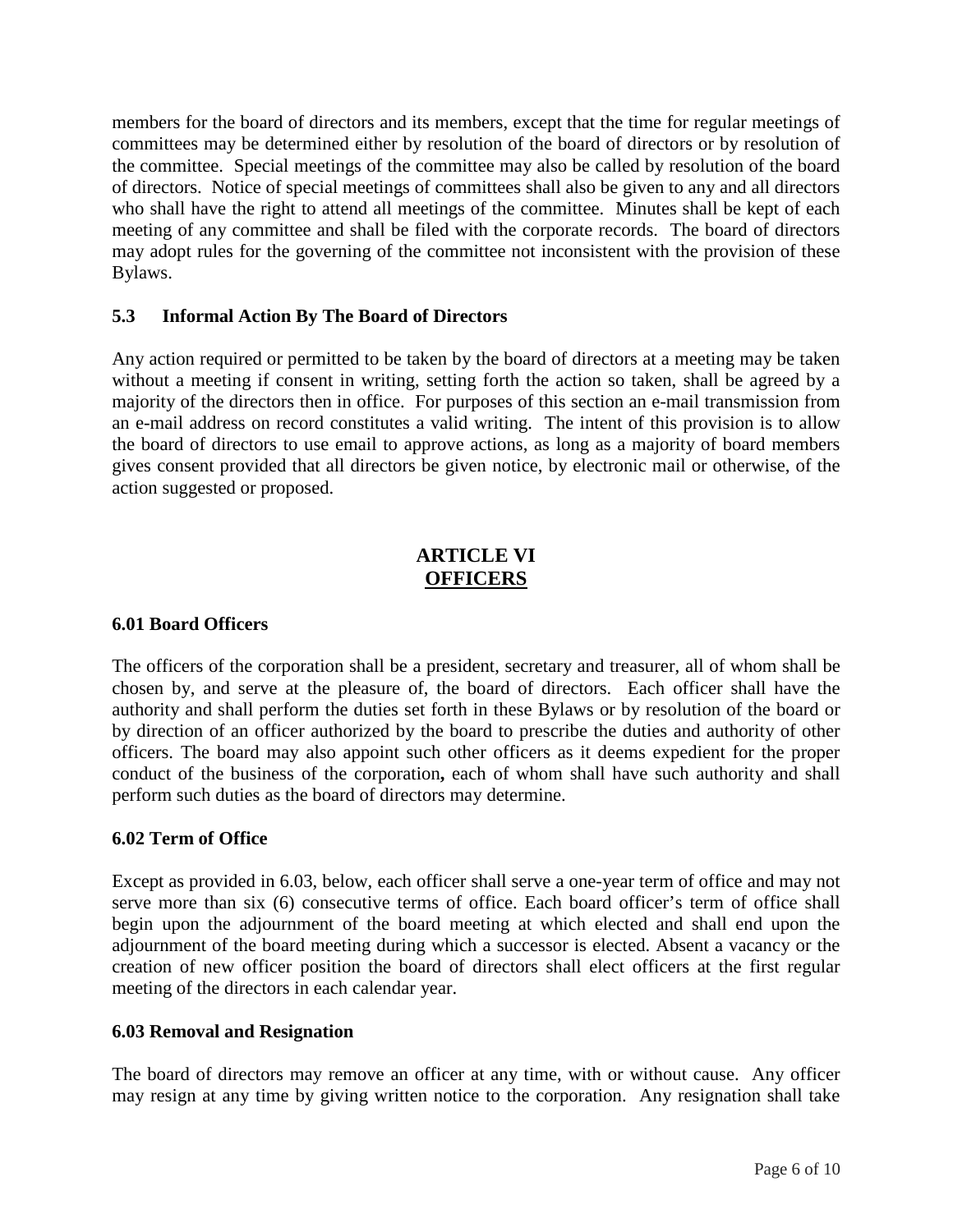effect at the date of the receipt of the notice or at any later time specified in the notice, unless otherwise specified in the notice. The acceptance of the resignation shall not be necessary to make it effective.

### **6.04 President**

The president shall be the chief executive officer of the corporation. The president shall lead the board of directors in performing its duties and responsibilities, including, if present, presiding at all meetings of the board of directors, and shall perform all other duties incident to the office or properly required by the board of directors.

### **6.05 Intentionally Omitted**

### **6.06 Secretary**

The secretary shall keep or cause to be kept a book of minutes of all meetings and actions of directors and committees of directors. The minutes of each meeting shall state the time and place that it was held and such other information as shall be necessary to determine the actions taken and whether the meeting was held in accordance with the law and these Bylaws. The secretary shall cause notice to be given of all meetings of directors and committees as required by the Bylaws. The secretary shall have such other powers and perform such other duties as may be prescribed by the board of directors or the board president**.** The secretary may appoint, with approval of the board, a director to assist in performance of all or part of the duties of the secretary.

### **6.07 Treasurer**

The treasurer shall be the lead director for oversight of the financial condition and affairs of the corporation. The treasurer shall oversee and keep the board informed of the financial condition of the corporation and of audit or financial review results. In conjunction with other directors or officers, the treasurer shall oversee budget preparation and shall ensure that appropriate financial reports, including an account of major transactions and the financial condition of the corporation, are made available to the board of directors on a timely basis or as may be required by the board of directors. The treasurer shall perform all duties properly required by the board of directors or the board president. The treasurer may appoint, with approval of the board a qualified fiscal agent or member of the staff to assist in performance of all or part of the duties of the treasurer.

### **6.08 Non-Director Officers**

The board of directors may designate additional officer positions of the corporation and may appoint and assign duties to other non-director officers of the corporation.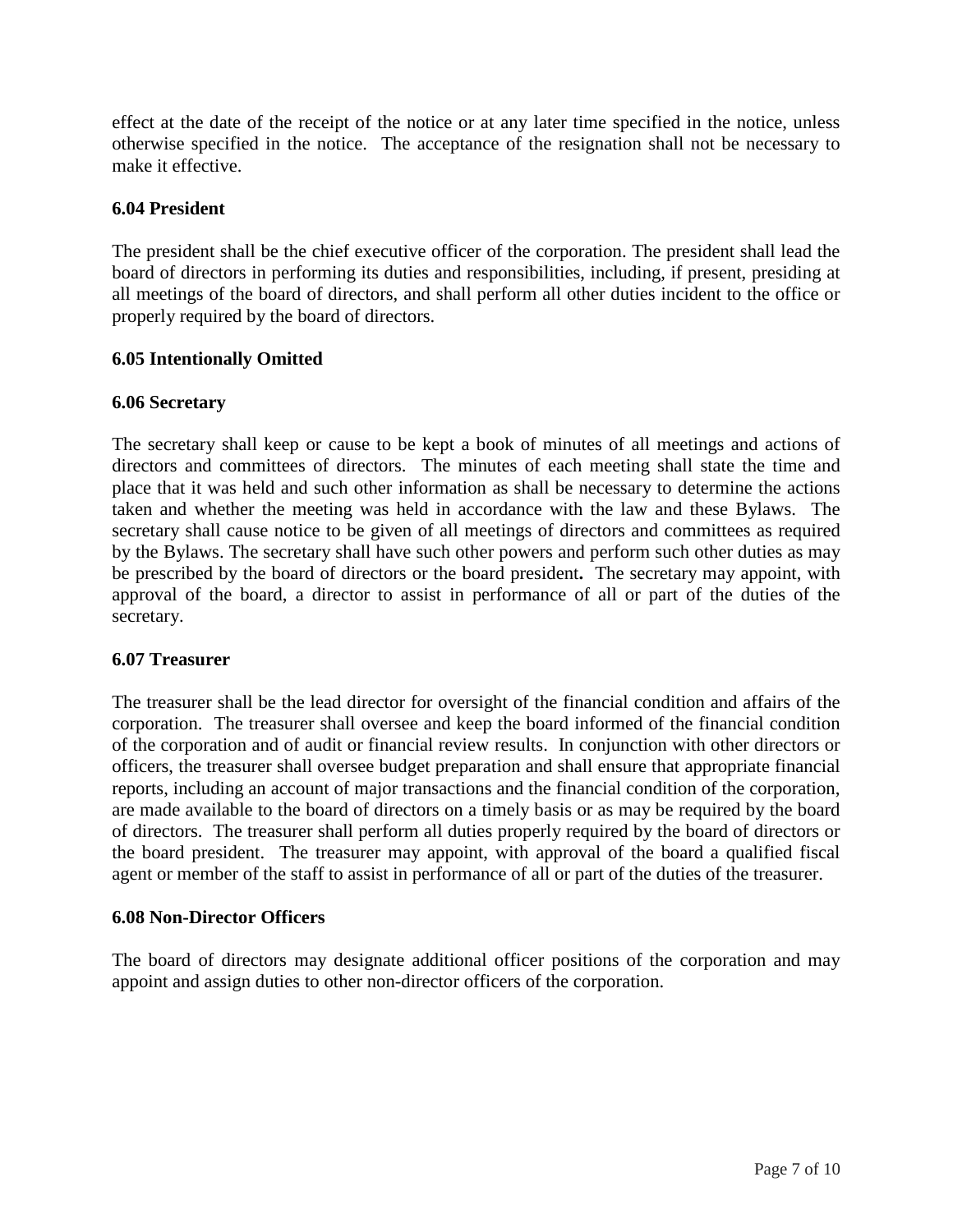# **ARTICLE VII CONTRACTS, CHECKS, LOANS, INDEMNIFICATION AND RELATED MATTERS**

### **7.01 Contracts and other Writings**

Except as otherwise provided by resolution of the board or board policy, all contracts, deeds, leases, mortgages, grants, and other agreements of the corporation shall be executed on its behalf by the president or other persons to whom the corporation has delegated authority to execute such documents in accordance with policies approved by the board.

### **7.02 Checks, Drafts**

All checks, drafts, or other orders for payment of money, notes, or other evidence of indebtedness issued in the name of the corporation, shall be signed by such officer or officers, agent or agents, of the corporation and in such manner as shall from time to time be determined by resolution of the board.

### **7.03 Deposits**

All funds of the corporation not otherwise employed shall be deposited from time to time to the credit of the corporation in such banks, trust companies, or other depository as the board or a designated committee of the board may select.

### **7.04 Loans**

No loans shall be contracted on behalf of the corporation and no evidence of indebtedness shall be issued in its name unless authorized by resolution of the board. Such authority may be general or confined to specific instances. Any loan in excess of \$50,000.00 must be approved by a vote of a majority of voting members present at a meeting of the members call for such purpose.

### **7.05 Indemnification**

**(a)** Mandatory Indemnification.The corporation shall indemnify a director or former director, who was wholly successful, on the merits or otherwise, in the defense of any proceeding to which he or she was a party because he or she is or was a director of the corporation against reasonable expenses incurred by him or her in connection with the proceedings.

**(b)** Permissible Indemnification.The corporation shall indemnify a director or former director made a party to a proceeding because he or she is or was a director of the corporation, against liability incurred in the proceeding, if the determination to indemnify him or her has been made in the manner prescribed by the law and payment has been authorized in the manner prescribed by law.

**(c)** Advance for Expenses.Expenses incurred in defending a civil or criminal action, suit or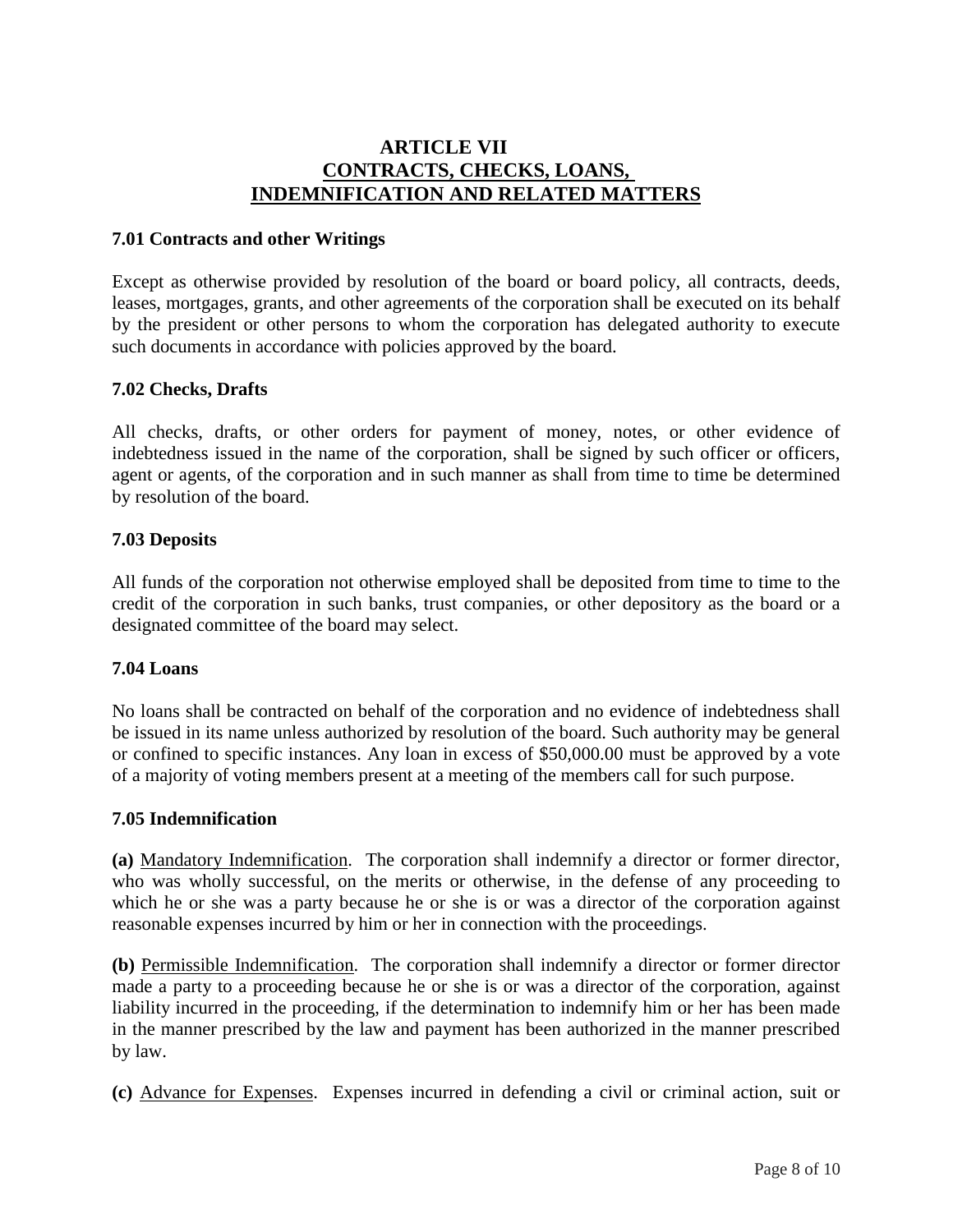proceeding may be paid by the corporation in advance of the final disposition of such action, suit or proceeding, as authorized by the board of directors in the specific case, upon receipt of (I) a written affirmation from the director, officer, employee or agent of his or her good faith belief that he or she is entitled to indemnification as authorized in this article, and (II) an undertaking by or on behalf of the director, officer, employee or agent to repay such amount, unless it shall ultimately be determined that he or she is entitled to be indemnified by the corporation in these Bylaws.

**(d)** Indemnification of Officers, Agents and Employees.An officer of the corporation who is not a director is entitled to mandatory indemnification under this article to the same extent as a director. The corporation may also indemnify and advance expenses to an employee or agent of the corporation who is not a director, consistent with Wisconsin law, provided that such indemnification, and the scope of such indemnification, is set forth by the general or specific action of the board or by contract.

### **ARTICLE VIII MISCELLANEOUS**

### **8.01 Books and Records**

The corporation shall keep correct and complete books and records of account and shall keep minutes of the proceedings of all meetings of its board of directors, a record of all actions taken by board of directors without a meeting, and a record of all actions taken by committees of the board. In addition, the corporation shall keep a copy of the corporation's Articles of Incorporation and Bylaws as amended to date.

### **8.02 Fiscal Year**

The fiscal year of the corporation shall be from January 1 to December 31 of each year.

### **8.03 Conflict of Interest**

The board shall adopt and periodically review a conflict of interest policy to protect the corporation's interest when it is contemplating any transaction or arrangement which may benefit any director, officer, employee, affiliate, or member of a committee with board-delegated powers.

### **8.04 Nondiscrimination Policy**

The officers, directors, committee members, employees, and persons served by this corporation shall be selected entirely on a nondiscriminatory basis with respect to age, sex, race, religion, national origin, and sexual orientation. It is the policy of this corporation not to discriminate on the basis of race, creed, ancestry, marital status, gender, sexual orientation or indentification, age, disability, veteran's status, political service or affiliation, color, religion, or national origin.